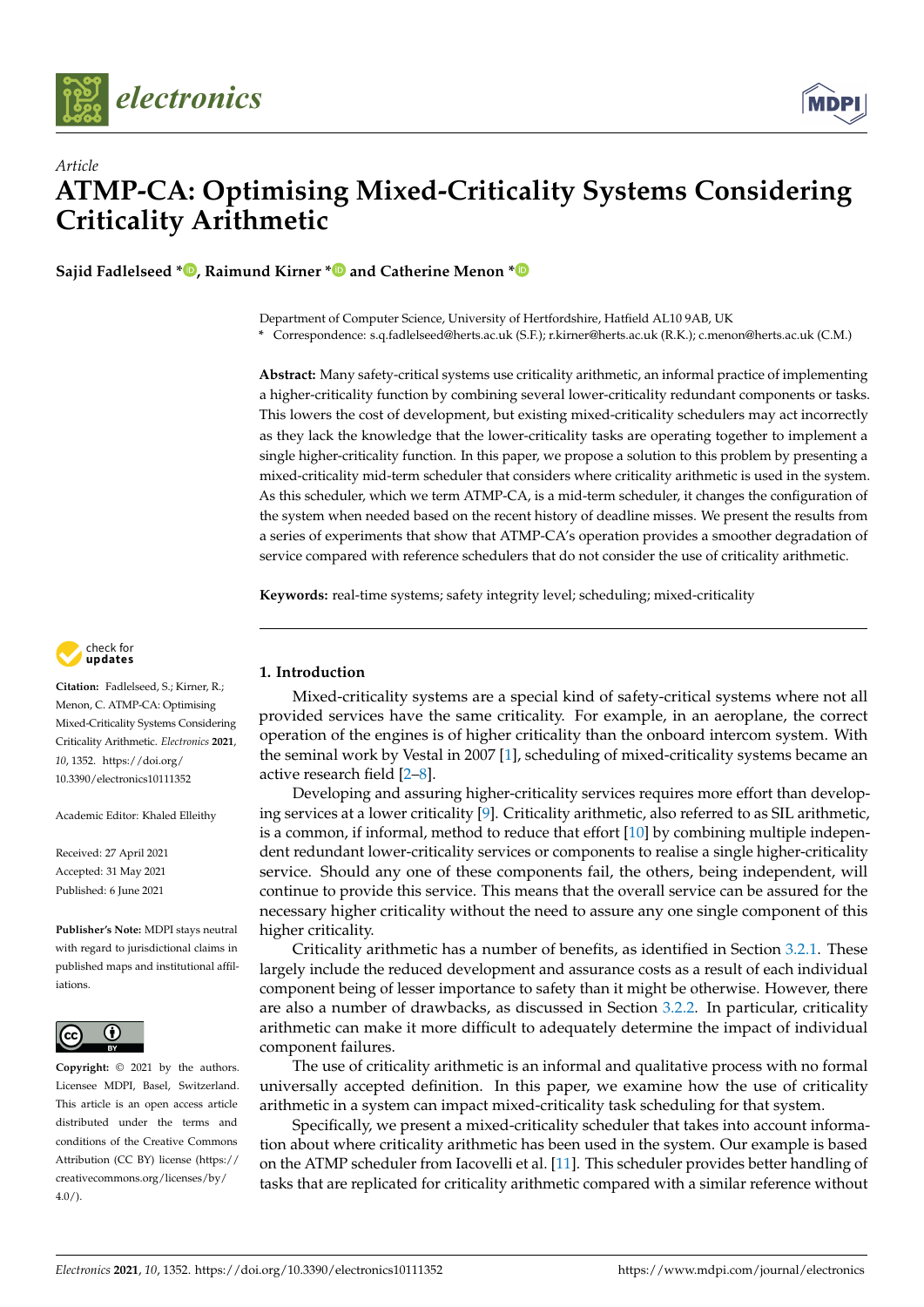awareness of criticality arithmetic. This amended ATMP scheduler, ATMP-CA, takes the utility functions as input for each task, so that the overall system utility can be gracefully distributed among tasks in case of resource shortages, e.g., caused by faults [\[12](#page-13-1)[,13\]](#page-13-2).

The remainder of the paper is structured as follows: Section [3](#page-2-0) describes criticality arithmetic in further detail with a link to safety standards. Section [4](#page-4-0) describes the system model that is used for the criticality-arithmetic-aware ATMP-CA, described in Section [5.](#page-6-0) An experimental evaluation is provided in Section [6.](#page-8-0) Section [7](#page-11-0) concludes this paper. Finally, a glossary of the symbols of the system model and a list of acronyms are provided in Appendices [A](#page-12-5) and [B.](#page-12-6)

## **2. Related Work**

Vestal triggered the research on mixed-criticality scheduling with his seminal paper on that topic [\[1\]](#page-12-0). Fundamental to his discussion was the assumption of resource shortages caused by underestimations of the real WCET of tasks. Considerable research on mixedcriticality that followed also focused on that specific cause of a resource shortage. With ATMP-CA, we are able to consider any source of resource shortage, i.e., we do not limit the type of faults to overruns of WCET estimates.

Baruah et al. discussed methods to tolerate a minimal number of WCET underestimations, allowing the system to maintain full utility up to a certain number of WCET estimate overruns [\[14\]](#page-13-3). Again, ATMP-CA differs in that it does not restrict the source of the resource shortage of WCET estimate overruns, and it is capable of taking into account information about criticality arithmetic.

Jiang et al. highlighted the gap between mixed-criticality theoretical models and industrial standards [\[15\]](#page-13-4), the cause of which is that implementing theoretical models in industry is difficult due to the absence of industrial safety standards considerations during the development of these models. The authors narrowed this gap by extending the widely used mixed-criticality model, adaptive mixed criticality (AMC) [\[16\]](#page-13-5), into a generic industrial architecture (Z-MC) that considers industrial safety standards. Z-MC provides runtime safety analysis with sufficient isolation between critical and non-critical services using a flexible model that can be integrated with different safety standards.

ATMP-CA differs from all the works described above in that it does not restrict the source of resource shortages in WCET estimate overruns, and it is capable of considering information about criticality arithmetic.

Kadeed et al. introduced online reconfiguration mechanisms to be used in case of foreseen core failures, while ensuring sufficient isolation according to safety standards between critical and non-critical services during the reconfiguration process [\[17\]](#page-13-6). The mechanism assumes continuous monitoring for service degradation is available, and identifies a foreseen core failure if services degradation exceed the hazardous level. Hence, services are replicated/copied to other cores rather than moving them since the detection occurs before the core failure. However, service replication relies on plans provided for the reconfiguration process. Similar to ATMP-CA, Kadeed et al. allowed for other faults than the original Vestal model, i.e., core failures. However, they did not include a system utility optimisation as provided by AMTP-CA, nor did they consider criticality arithmetic.

Iacovelli et al. developed a mid-term mixed-criticality scheduler [\[11\]](#page-13-0), called ATMP. As a mid-term scheduler, ATMP performs scheduling decisions not at the granularity of task arrival/completion, but rather after a period of observation, to adjust the system load appropriately. ATMP is the closest method to ATMP-CA. Whereas ATMP is agnostic to information about the use of criticality arithmetic in the system, we used ATMP as inspiration for the ATMP-CA scheduler, developed in this article. ATMP-CA shares many characteristics with ATMP, but has a different utility optimisation system to consider information about criticality arithmetic.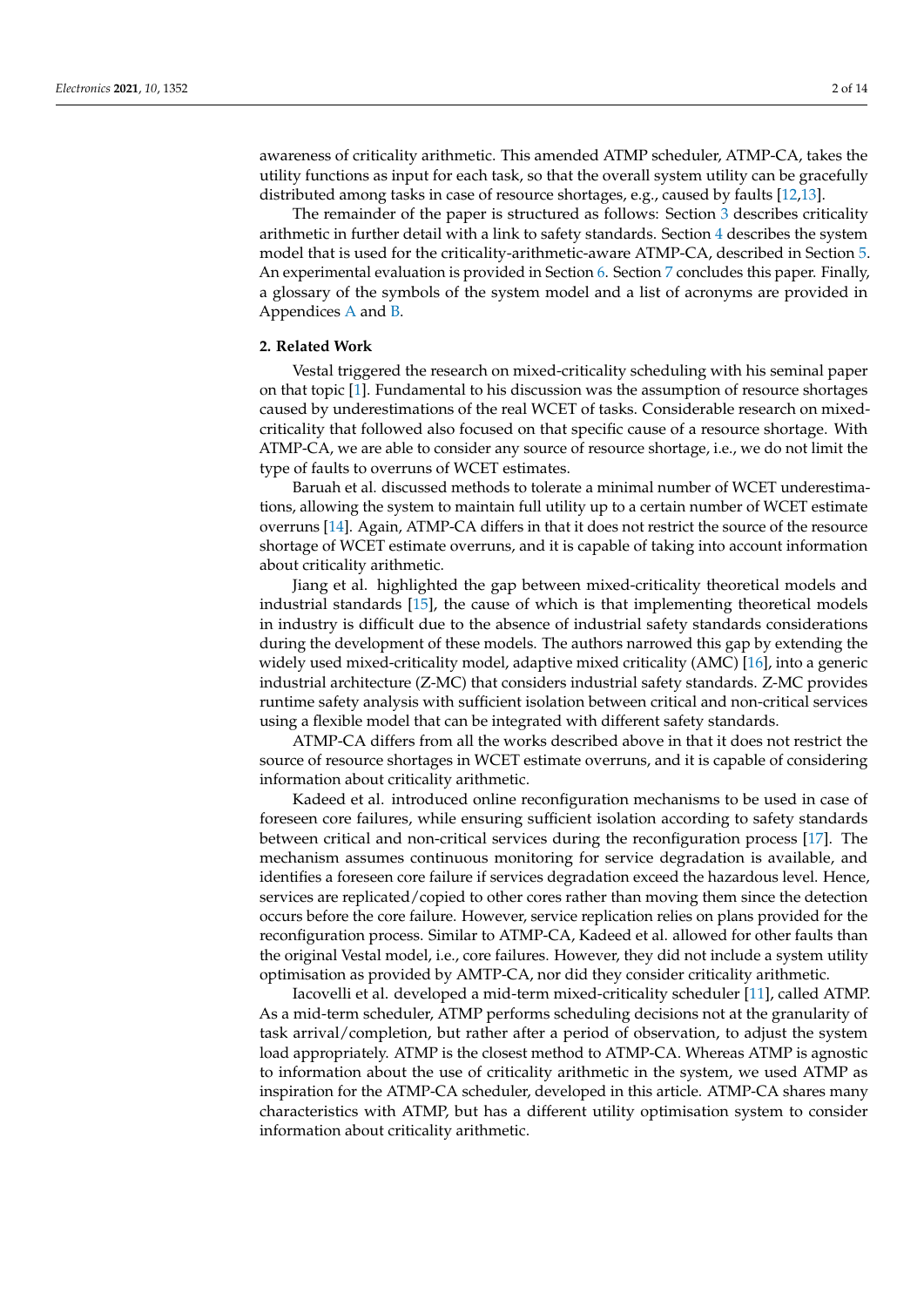## <span id="page-2-0"></span>**3. Criticality Arithmetic**

Although a formal definition of criticality arithmetic does not exist, in this section, we describe some practical aspects of its application.

#### <span id="page-2-2"></span>*3.1. Safety Integrity Implementations*

The safety integrity of components or modules is an important concept across multiple domains, including the nuclear [\[9\]](#page-12-3), the automotive [\[18\]](#page-13-7), and civil aviation [\[19\]](#page-13-8) fields. The standards associated with each of these fields identify terminology for denoting the safety integrity of a component, including safety integrity levels (SILs), in IEC 61508, automotive safety integrity levels (ASILs) in ISO 26262, and development assurance levels (DALs) in ARP 4654. In this section, we provide a brief introduction to safety integrity, using the SIL terminology of IEC 61508 [\[9\]](#page-12-3) as an example. Further details can be found in [\[10\]](#page-12-4).

IEC 61508 [\[9\]](#page-12-3) defines the safety integrity of a component as the probability of that component satisfactorily performing its specified safety function. It defines four SILs, with a higher safety integrity level being ascribed to components that are more important to safety. In this way, the SIL of a component is an indication of the extent to which that component is important with regard to the safety of the overall system. As an indication, Table [1](#page-2-1) provides the association between the target failure rate of a component (the probability of failure on demand (PFD) or, for continuous operations, the probability of failure per hour (PFH)) and the consequent associated SIL of that component, as described in [\[9\]](#page-12-3).

In more detail, the SIL assigned to a component provides information about the level of rigour expected when developing that component. Generally, development and validation of a component to a higher SIL require more rigour than development of that component to a lower SIL. Specific details of the required development activities at each SIL are provided in [\[9\]](#page-12-3), and cover areas including test coverage, coding practices, and acceptability of documentation. It is important to note that using the development techniques recommended for a particular SIL does not guarantee the achievement of a given failure rate. That is, Table [1](#page-2-1) should be used only for determining the SIL based on the required failure rate and not to claim satisfaction of a target failure rate based on the use of specified development techniques.

| SH. | <b>PFD</b>             | PFH                    |
|-----|------------------------|------------------------|
| 4   | $10^{-4}$ to $10^{-5}$ | $10^{-8}$ to $10^{-9}$ |
| З   | $10^{-3}$ to $10^{-4}$ | $10^{-7}$ to $10^{-8}$ |
|     | $10^{-2}$ to $10^{-3}$ | $10^{-6}$ to $10^{-7}$ |
|     | $10^{-1}$ to $10^{-2}$ | $10^{-5}$ to $10^{-6}$ |

<span id="page-2-1"></span>**Table 1.** Resulting safety integrity level (SIL) from different failure probabilities (PFD and PFH).

As identified earlier, the concept of assigning integrity requirements is common to multiple fields. Broadly similar processes to the above are discussed in detail in a number of standards, including [\[19\]](#page-13-8) (DALs) and [\[18\]](#page-13-7) (ASILs).

# *3.2. Criticality Arithmetic and Safety Integrity*

Criticality arithmetic (or SIL arithmetic as termed in [\[10\]](#page-12-4)) refers to the practice of using multiple redundant independent implementations of a lower integrity level component providing a function *F*, in order to realise *F* at a higher integrity level than that of any of the individual components [\[20\]](#page-13-9). Criticality arithmetic therefore relies on the use of functional redundancy, or the duplication of certain critical system components that all provide a defined function. This means that if any one of these components fails, the remaining components will be able to provide that function.

Different fields use of this concept with their own specific integrity terminology. In IEC 61508 [\[9\]](#page-12-3), SIL arithmetic is used when discussing how hardware systems of different SILs can be combined and in determining the SIL of the resultant combined system. Where a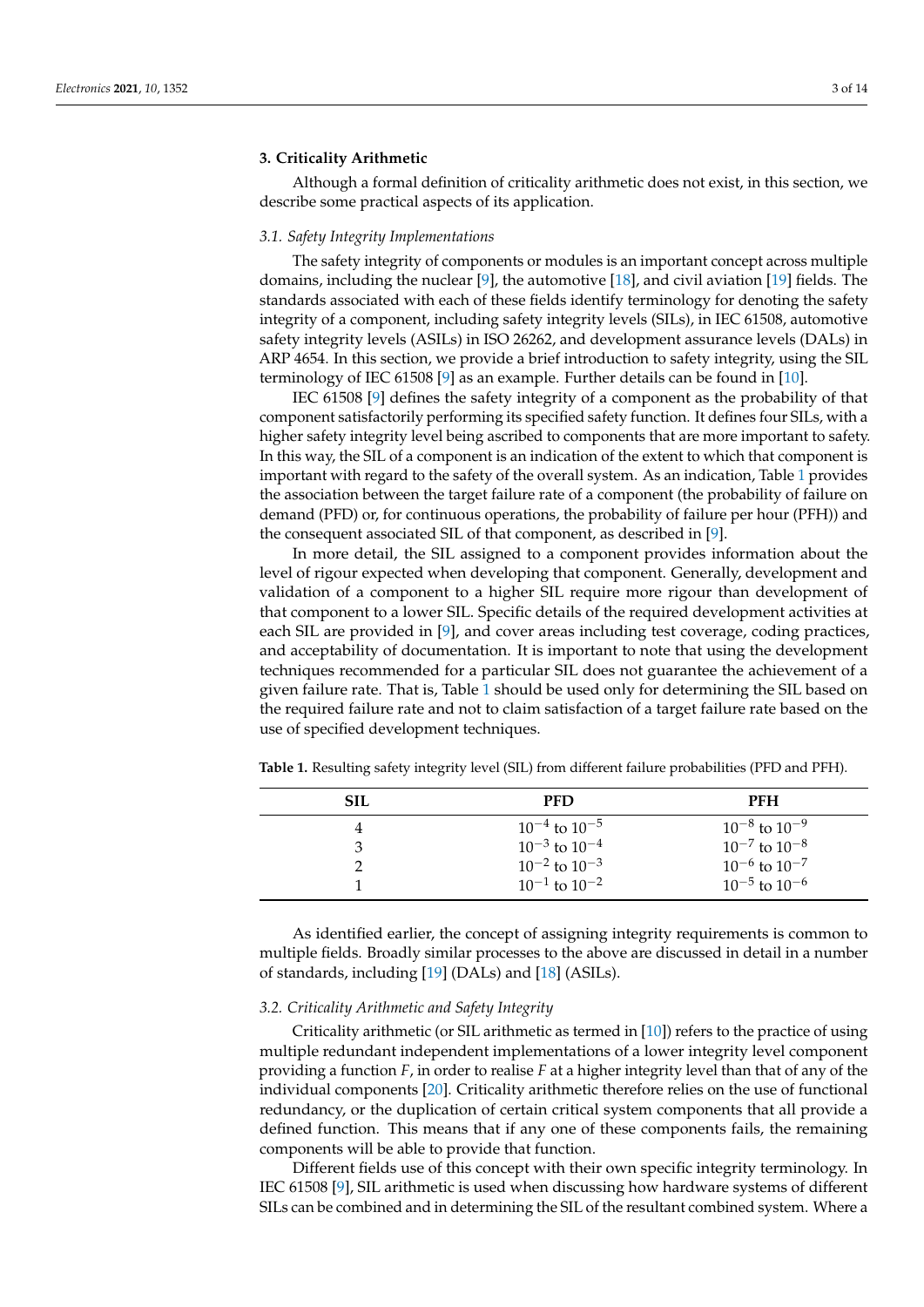safety function is implemented via multiple channels with a given hardware fault tolerance, IEC 61508 defines that the overall SIL is calculated by identifying the channel with the highest SIL and adding a number of integrity levels dependent on the hardware fault tolerance of the combined channels.

Similarly, ISO 26262 [\[18\]](#page-13-7) identifies ASIL decomposition as a process permitting a safety function assigned a nominated ASIL to be decomposed into redundant safety requirements, satisfied by independent architectural elements. This is most often used to decompose a safety requirement into a functional requirement and a safety mechanism acting against the failure of that functionality.

ARP 4754 [\[19\]](#page-13-8) also uses criticality arithmetic within the civil aviation field. This standard permits the establishment of functional failure sets with multiple members, where the development assurance level (DAL) assigned to these members is permitted to be lower than the DAL assigned to the top-level failure condition.

In all these examples, we note that there is a limit to the extent of the criticality arithmetic that can be performed, i.e., to the consequent increase in criticality of the toplevel component as a result of leveraging redundancy at lower levels. We further note that an effective system of redundancy management [\[21\]](#page-13-10) is required in order to detect primary component failure and to reconfigure the system to use the redundant component in place of the primary component. Effective redundancy also requires independence of the redundant components such that multiple components will not be affected, for example, by a common mode failure. Systems with built-in redundancy can continue to operate, in some cases up to several days [\[22\]](#page-13-11), in the event of partial failure.

## <span id="page-3-0"></span>3.2.1. Benefits of Criticality Arithmetic

It is generally regarded as less resource-intensive to develop components at lower integrity levels, as the development and validation processes are correspondingly less rigorous. This is discussed in more detail in Section [3.1.](#page-2-2) As a result, employing criticality arithmetic in system development can provide benefits in terms of both reduced development time and reduced development cost. However, demonstrating sufficient independence between these relevant components may still be a non-trivial task [\[23\]](#page-13-12). Criticality arithmetic also allows for the commercial pressures of developing and procuring systems. In some industries, logistical factors mean that components have to be procured before their integrity levels can be assured. Should these components be later shown to have achieved a lower integrity level than that expected, criticality arithmetic may be used to address the gap. Similarly criticality arithmetic can, in some cases, permit the use of legacy components (i.e., where the development effort is already completed) at lower integrity levels [\[24\]](#page-13-13).

Criticality arithmetic permits the use of less-complex components, where these have achieved a lower SIL than that needed by the overall system. Components of lower complexity are easier to develop, as well as typically being easier and cheaper to maintain. Moreover, their use can reduce the risk of an undetected failure mode.

#### <span id="page-3-1"></span>3.2.2. Drawbacks of Criticality Arithmetic

Although the use of criticality arithmetic may confer benefits as described in Section [3.2.1,](#page-3-0) it can also lead to conflicts in determining the impact of system or component failures.

Given a system where two or more redundant components are linked via criticality arithmetic to provide a service, a failure of one of these components eliminates the "protective" element of redundancy. Consequently, the entire service can no longer be adequately assured at the higher integrity, being now provided only by a single component of lower integrity.

This is of particular relevance where the integrity of the multiple redundant independent components (i.e., the SIL, DAL, and ASIL) is used as the input to a mixed-criticality task scheduler. Mixed-criticality scheduling allows for tasks of higher criticality to be given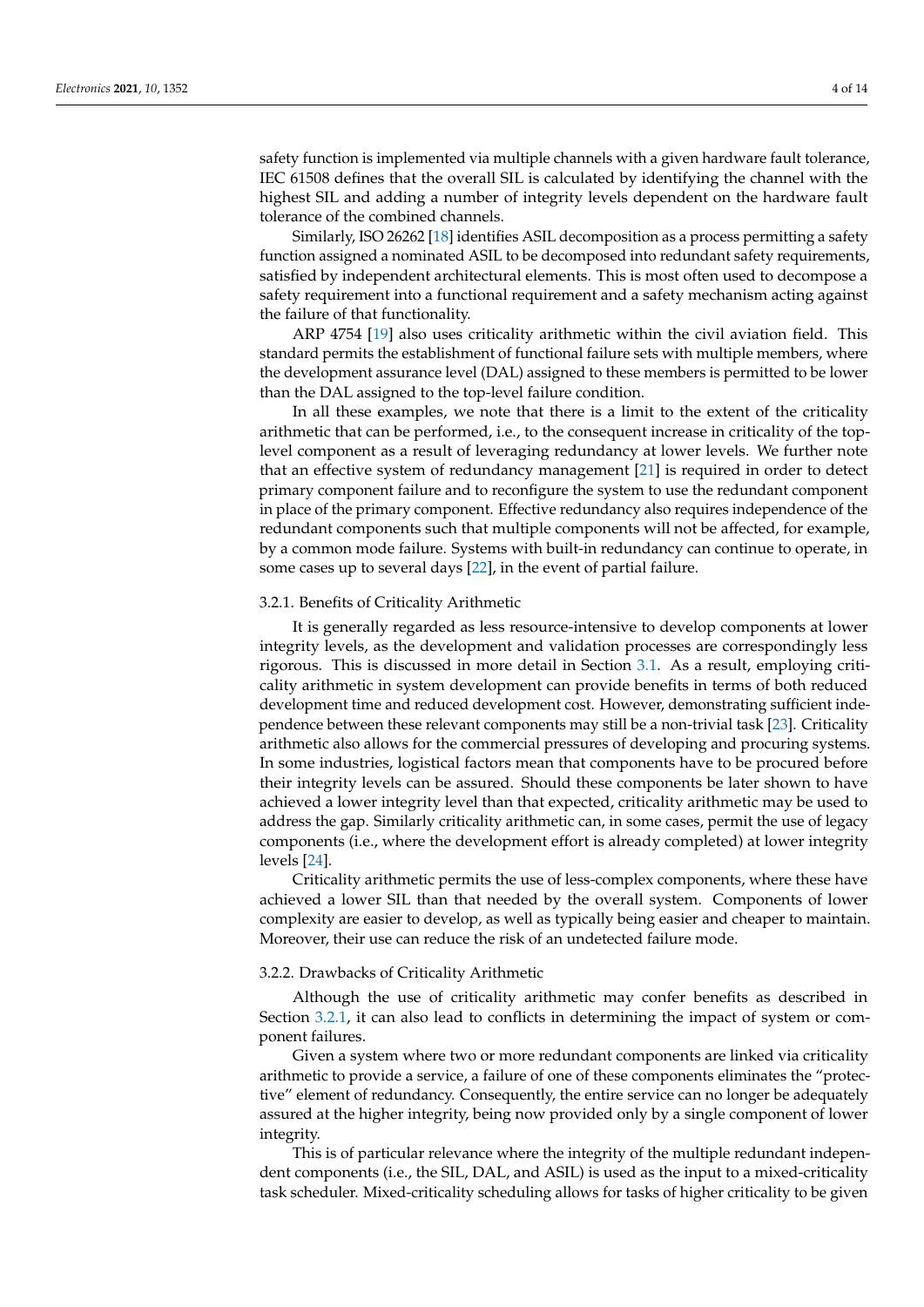preference when resources are scarce. An example of such a scheduler is introduced in Section [5.](#page-6-0)

Informally, this means that, where necessary, the tasks most important to safety are prioritised over tasks of lesser importance to safety. However, if one of the components in the set providing a function *F* at higher integrity than that of the individual components (via criticality arithmetic) was to fail, the other components in this set would have to be given greater preference by the task scheduler if *F* is to be maintained at the required integrity level.

A second issue relevant to scheduling is the case of multiple dependent (but not redundant) components working together to implement a service. In this situation, a failure in one of these components may result in a failure of the overall service since an important part of the sub-goal would be no longer achievable. A mixed-criticality scheduler may therefore choose to abandon all the related tasks implementing the entire service.

#### <span id="page-4-0"></span>**4. System Model**

In the following, we describe our system model and assumptions. We assume a mixed-criticality system, which consists of multiple services that can have different levels of criticality. A service can be implemented by one task or multiple tasks using criticality arithmetic. The system provides a number of services:

$$
s = \langle id, l, T \rangle
$$

*id* is the service's name.

- *l* is the service's criticality level, with  $l > 0$ . A higher value of  $l_i$  means a higher level of criticality. The vector  $\vec{l}$  is used to represent all possible criticality levels in a system:  $\vec{l} = (l_1, \ldots, l_k)$ , with  $l_1$  being the minimum and  $l_k$  being the maximum possible criticality level.
- *T* is the set of tasks *τ* ∈ *T* that implement the service *s*. If only one task implements the service  $(|T| = 1)$ , then no criticality arithmetic is used, and the task in this case has the same criticality as the service.

If multiple tasks implement the service  $(|T| > 1)$ , then criticality arithmetic is used: All the tasks  $\tau \in T$  implement the same service *s* with redundant execution. The criticality of each  $\tau \in T$  is less than the criticality of service *s* it implements.

Each task *τ* of a task set *T* is defined as follows:

$$
\tau = \langle uf, s, d, c, l, p, u \rangle
$$

- *uf* is the utility function of task *τ*. The input parameter of the utility function is the chosen period, i.e., throughput. The utility function is characterised by the following properties:  $uf = \langle p_{prim}, p_{tol}, u_{tol} \rangle$ .  $p_{prim}$  is the primary period, with the relative utility being 1.0 up to this period. At the tolerance period *ptol*, the resulting utility is *utol*, with the utility linearly interpolated between *pprim* and *ptol*.
- *s* is the service that is implemented by task *τ*.
- *d* is the relative deadline of task *τ*. We assume implicit deadlines, e.g., *d* = *pprim*. (Note that this assumption is only chosen for the scheduling test in our implementation, but it is not a requirement of our optimisation method.)
- *c* is the WCET estimate of task *τ*. Depending on the underlying short-term scheduling protocol, the WCET estimate can be different for each criticality level. However, the mid-term scheduler described in this paper does not require this.
- *l* is the criticality level of task *τ* with *l* > 0. A higher value of *l* indicates a higher level of criticality. The vector  $\vec{l}$  is used to represent all possible criticality levels in a system:  $\vec{l} = (l_1, \ldots, l_k)$ , with  $l_1$  being the minimum and  $l_k$  being the maximum possible criticality level.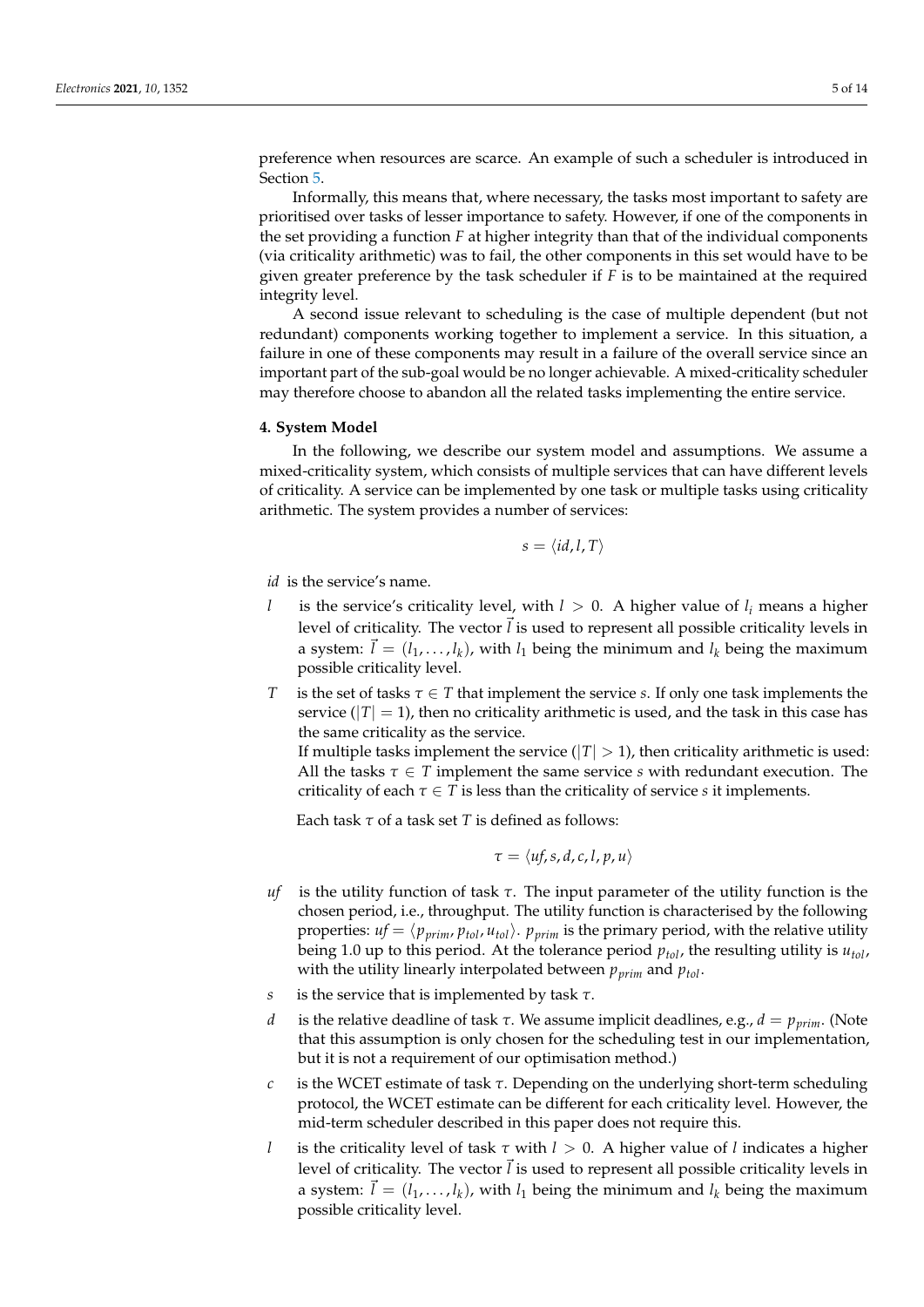*p*, *u* represent the task's chosen period and the resulting utility *u*, respectively. The period *p* can be chosen within the tolerance interval:  $p_{\text{prim}} \le p \le p_{\text{tol}}$ . The resulting utility is defined by the task's utility function:  $u = uf(p)$ . Section [4.1](#page-5-0) We also use an absolute utility, *U*, which is calculated as  $U = u \cdot l$ .

The aim of the method described in this paper is to find a period  $p_i$  for each task  $\tau_i$  so that the overall system utility is maximised.

The individual instances of a task at runtime are called jobs. A job *j* is described by the following tuple:

$$
j=\langle a,et,\tau\rangle
$$

where *a* is the arrival time and *et* is the actual execution time. The entry *τ* refers to the task this job is instantiated from.

# <span id="page-5-0"></span>*4.1. TRTCM*

The fundamental concept of our scheduler is the tolerance-based real-time computing model (TRTCM) [\[13,](#page-13-2)[25\]](#page-13-14). Instead of using a single performance limit such as a deadline or throughput limit, in TRTCM, a tolerance range is added, which allows a guided search for the best overall system utility in case of resource shortages.

In this paper, we focus on optimising the throughput of a system based on TRTCM. For any period  $\leq p_{\text{prim}}$ , the relative utility is 1.0, i.e., the maximum. For any period higher than *pprim*, the relative utility of a service degrades. This degradation is approximated by the utility function of a service, which defines another period  $p_{tol}$  up to which the service is still considered acceptable but with lower utility  $u_{tol}$ . For any period  $p_{prim} \leq p \leq p_{tol}$ , the relative utility is expressed as a linear function, as shown in Figure [1.](#page-5-1)

<span id="page-5-1"></span>

**Figure 1.** Utility function: calculating relative utility based on the chosen period.

The utility *u* of a task is calculated from its period *p*. The periods of all tasks are adjusted such that the overall system utility if maximised under the given resource constraints. For example, if some of the computing cores fail, then the system will have a significantly lower utility. However, with the help of the utility functions, the degradation can be performed in a graceful way.

#### *4.2. Computing Elements*

The platform model consists of multiple computing elements we call cores  $cr \in \mathbb{C}$ *ores*. For our purpose, istdoes not matter whether these cores are part of a multi-processor CPU or are on separate CPUs. The central objective is to optimise the system utility over all cores with potential resource shortages.

We also model a notion of computing capacity  $Cap(cr)$  for each core  $cr \in Cores$ . The computing capacity is linked to the worst-case execution time (WCET) *c*(*τ*) of a task *τ*, as the WCET is based on a reference computing capacity we denote as  $Cap(cr) = 1.0$ . If another core *cr'* has a computing capacity of  $Cap(cr) = 2.0$ , i.e., running twice as fast as the reference core, then the effective WCET of a task *τ* running on that cores would be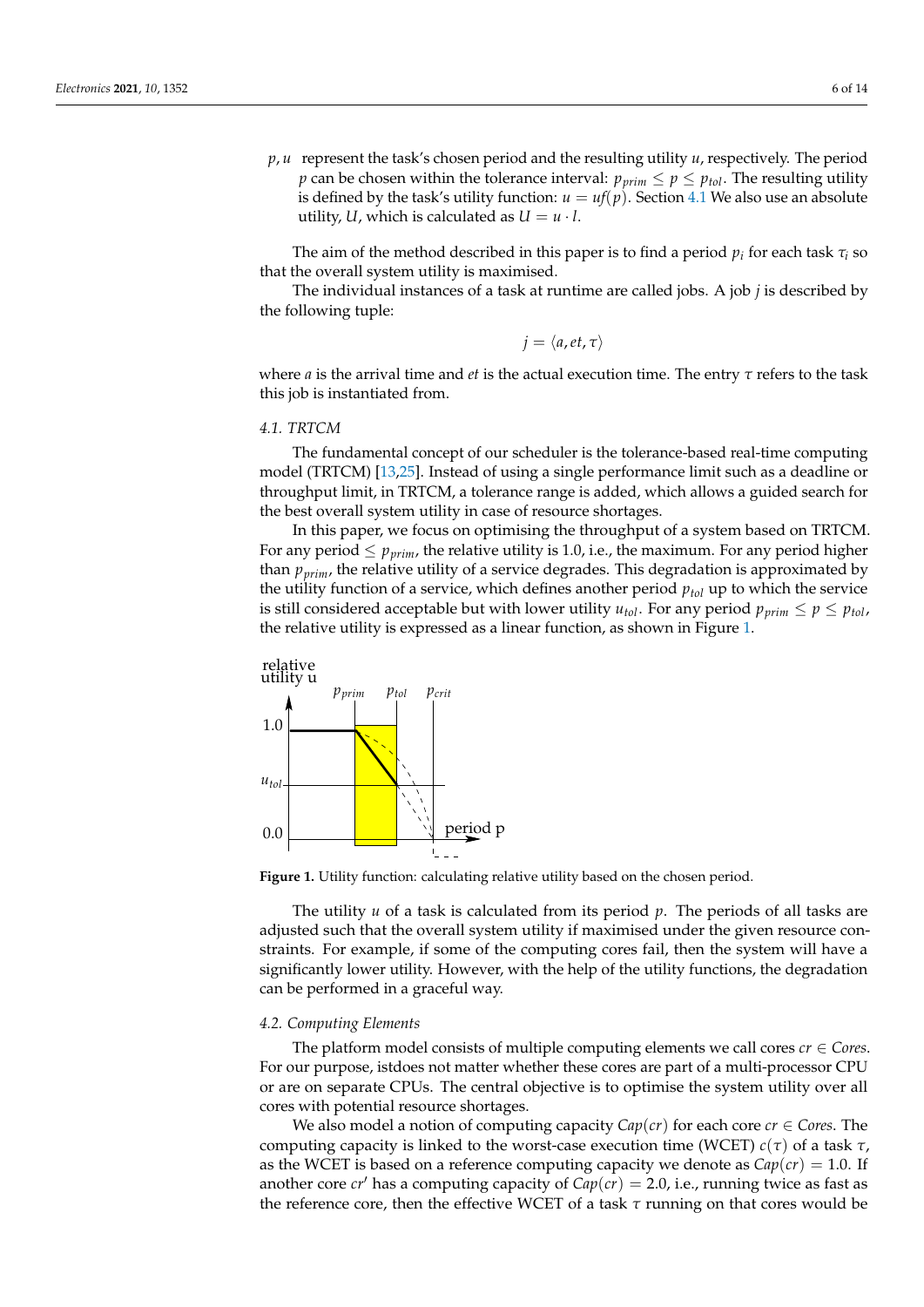$\frac{c(\tau)}{2}$ . As such, we can model, for example, the case of different cores running with different clock frequencies.

The total computing capacity of the whole system can be calculated as

$$
\sum_{cr \in \text{Cores}} Cap (cr).
$$

This platform model allows the precise modelling of platforms with homogeneous cores. In case of non-homogeneous cores, it would be better to use a different WCET of a task for each core *cr* ∈ *Cores*.

# <span id="page-6-0"></span>**5. ATMP with Criticality Arithmetic**

The adaptive tolerance-based mixed-criticality protocol (ATMP) [\[11\]](#page-13-0) is an application of the TRTCM [\[13,](#page-13-2)[25\]](#page-13-14) that maximises the system utility on each core by adjusting the periods of tasks within their tolerance range. The basic implementation of ATMP categorises system tasks according to their adaptation capability. In other words, the ability of a task to relax its interarrival rates, and its usefulness to the overall system decides if it will be allocated or not in the case of a omputing resource shortage. In this case, ATMP sort tasks according to decreasing criticality. Then, a critilcality-utility-aware allocation for system tasks is performed on available cores. On each core, if the partitioned tasks on that core is schedulable, then it is processed by the underlying scheduler. Otherwise, a binary search heuristics with integer linear programming (ILP) is performed to optimise the task set periods. The optimisation process maximises the overall system utility through maximising the utility of individual tasks by exploiting their safety margins. However, if no feasible solution is found for the whole task set, ATMP drops the tasks with the least criticality in each step of the binary search according to their adaptation capability.

Our modification of ATMP consists of the criticality-arithmetic-aware allocation of tasks to computing cores, and an adaptation for the ILP objective function to consider different contexts of replicated tasks implementing a service based on criticality arithmetic.

### *5.1. Criticality-Arithmetic-Aware Allocation to Cores*

The task allocation to cores in ATMP-CA differs from the original in ATMP by avoiding more than one of the replicated tasks from a service with criticality arithmetic being allocated to the same core. The reason for this is simply to ensure fault tolerance for the replicated tasks, so that each core failure can disrupt at maximum one of the replicated tasks. In addition, the new core allocation also drops task replicas if there are more task replicas for one service than there are cores available. By dropping these replicas, we avoid blocking computing resources on a core for no benefit.

Algorithm [1](#page-7-0) shows the implementation of the core allocation in ATMP-CA. The algorithm has two input parameters: Γ, the list of all tasks, pre-sorted with decreasing criticality; and *CS*, the list of all cores available for allocation. The outer while-loop from lines 2–12 runs as long as there are tasks in Γ. On line 3, the function *getTaskWithMaxCrit*(Γ) removes the task with maximum criticality from Γ. On line 4, the list *CS* with all core IDs is copied as CS<sup>'</sup>. This copy is needed in case of replicated tasks to ensure that no two replicated tasks of the same service occurr on the same core. On line 5, the function *getCoreWithMinLoad*(*CS'*) removes the core with the currently minimum task load assigned from the core list *CS'*. Lines 6–8 check whether the task *tid* already has a replica on the core *cid*. If this is the case, then inside the loop, a new core is extracted from *CS'* until either a core is found that has no replica of *tid* allocated or all cores have been tried without success. Lines 9–11 register the allocation of the task  $t_{id}$  to core  $c_{id}$  only if the previous search for the core without a replica already allocated was successful. If this search was unsuccessful, then task *tid* is simply dropped and not allocated to a core. This search can only fail if there are fewer operational cores available than the number of task replicas with which services using criticality arithmetic are implemented.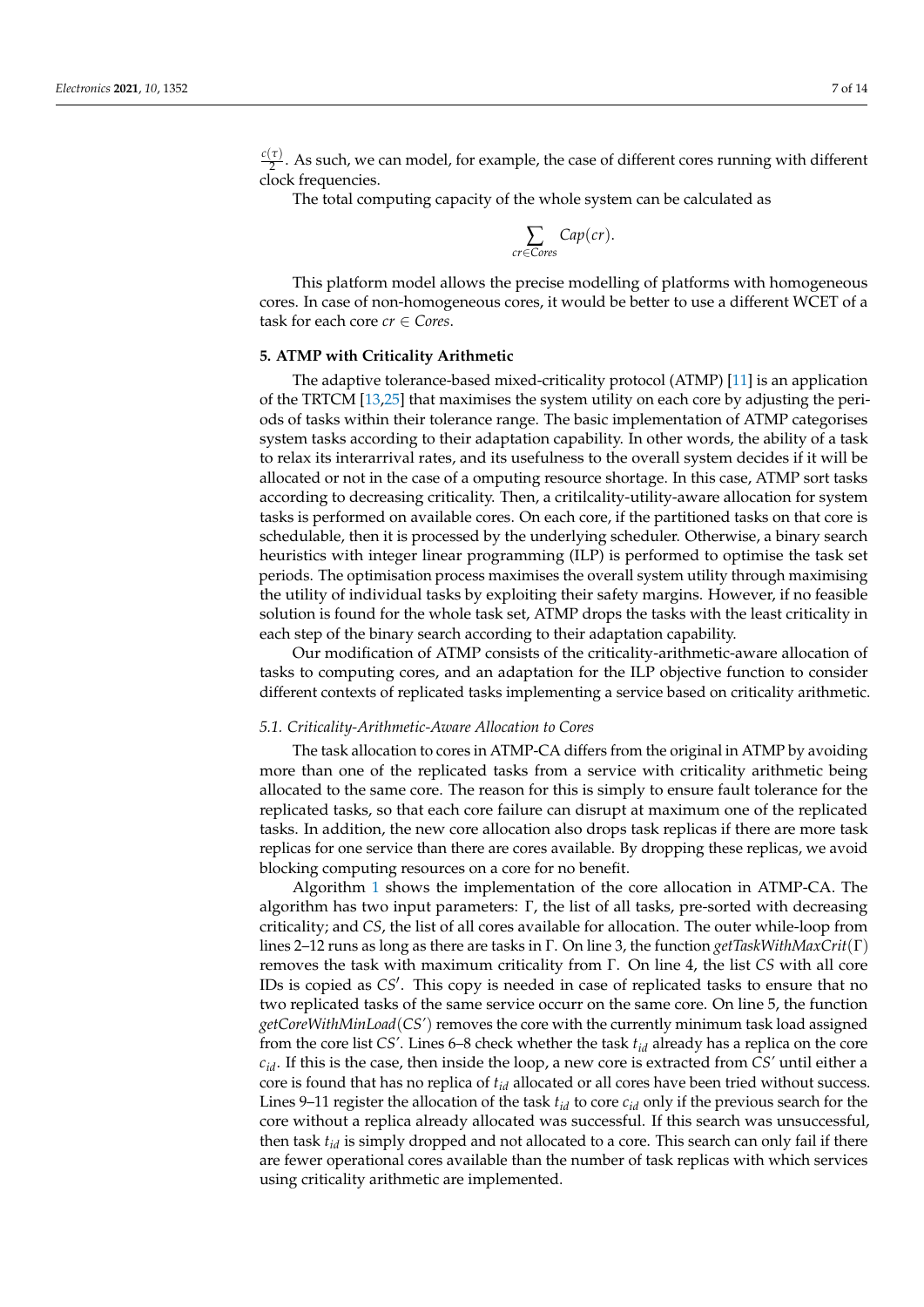<span id="page-7-0"></span>

| <b>Algorithm 1:</b> Criticality-arithmetic-aware allocation of tasks to cores.                        |
|-------------------------------------------------------------------------------------------------------|
| <b>Input</b> : $\Gamma$ : task list sorted by criticality;<br>CS: list of computing elements (Cores); |
| 1 begin                                                                                               |
| while $\Gamma \neq \emptyset$ do<br>$\overline{2}$                                                    |
| $t_{id} \leftarrow getTaskWithMaxCrit(\Gamma);$<br>3                                                  |
| $CS' = CS$<br>4                                                                                       |
| $c_{id} \leftarrow getCoreWithMinLoad(CS');$<br>5                                                     |
| while hasReplica( $t_{id}$ , $c_{id}$ ) $\wedge$ CS' $\neq \emptyset$ do<br>6                         |
| $c_{id} \leftarrow getCoreWithMinLoad(CS');$<br>7                                                     |
| end<br>8                                                                                              |
| <b>if</b> $\neg hasReplica(t_{id}, c_{id})$ then<br>9                                                 |
| $addTaskToCore(t_{id}, c_{id});$<br>10                                                                |
| end<br>11                                                                                             |
| end<br>12                                                                                             |
| 13 end                                                                                                |

When Algorithm [1](#page-7-0) terminates, each of the tasks in the task set has been either allocated to a core or has been dropped. The purpose of this allocation is to assign the tasks to a core. Later, within each core, as part of the utility optimisation, which is the same as in ATMP [\[11\]](#page-13-0), some tasks might be removed again from a core in order to pass the schedulability test.

# <span id="page-7-1"></span>*5.2. Formulation of ILP Problem for ATMP-CA*

In this section, we describe the ILP formulation to find the optimal task periods. We describe the constants and variables of that ILP problem, the goal function to optimise the system utility, and the different constraints that have to be considered.

**Optimisation parameters (constants):** In ATMP, the units of scheduling are tasks. As described in Section [4,](#page-4-0) each task *τ* of a task set *T* consists of the following components:

$$
\tau = \langle uf, s, d, c, l, p, u \rangle
$$

where the utility function *uf* is characterised by the following properties:  $uf =$  $\langle p_{\textit{prim}}, p_{\textit{tol}}, u_{\textit{tol}} \rangle$ . We model the utility function and the criticality of each task  $\tau_i$ in the ILP problem with the following constants:

| $c_i$                 | the WCET of $\tau_i$ ,                                 |
|-----------------------|--------------------------------------------------------|
| $p_{\textit{prim},i}$ | the primary period (with utility $u_{prim,i} = 1.0$ ), |
| $p_{tol,i}$           | the tolerance period,                                  |
| $u_{tol,i}$           | the utility at the tolerance period $p_{tol,i}$ ,      |
| $WT_i$                | the criticality weight of $\tau_i$ ,                   |
| Cap(cr)               | the computing capacity of $cr \in Cores$ .             |

The parameters  $p_{prim,i}$ ,  $p_{tol,i}$ , and  $u_{tol,i}$  characterise a task's utility function by two linear lines, as shown in Figure [1.](#page-5-1) The horizontal line is a constant utility of 1.0, which can be directly expressed as an ILP constraint. The sloped line of each task's utility function can be also derived from *pprim*,*<sup>i</sup>* , *ptol*,*<sup>i</sup>* , and *utol*,*<sup>i</sup>* , for which we have to calculate its slope  $k_i$  and y-intercept  $q_i$  to express it as a line equation:

line equation ... 
$$
u_i = p_i \cdot k_i + q_i
$$
 (1)

slope... 
$$
k_i = \frac{u_{tol,i} - 1}{p_{tol,i} - p_{prim,i}}
$$
 (2)

$$
y\text{-intercept} \dots \quad q_i = \frac{p_{tol,i} - u_{tol,i} \cdot p_{prim,i}}{p_{tol,i} - p_{prim,i}} \tag{3}
$$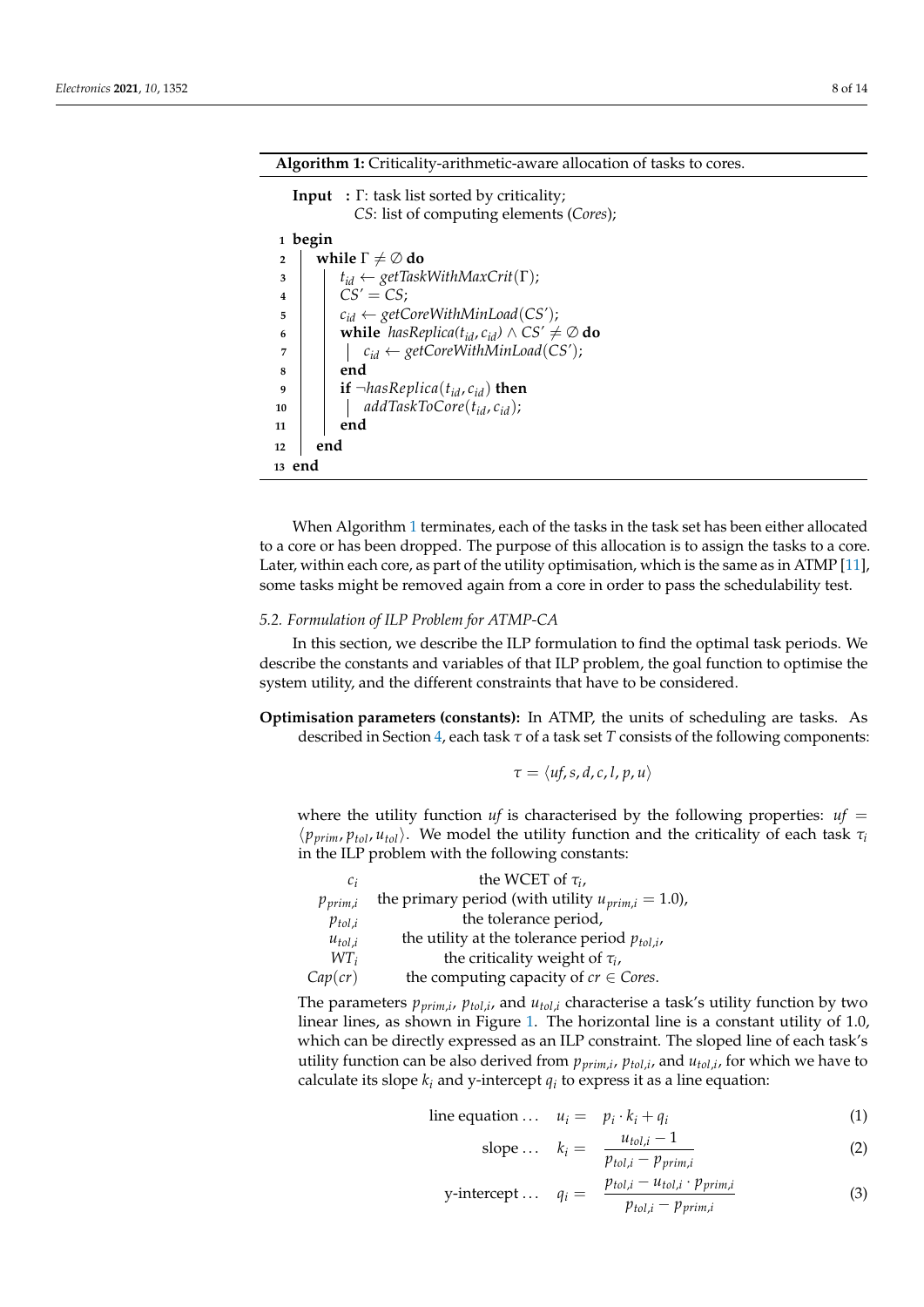- **Optimisation variables:** We use the following optimisation variables to find the optimised task configurations:
	- *pi* the chosen period of task *τ<sup>i</sup>* ,
	- $u_i$ the relative utility of task *τ<sup>i</sup>* .
- **Objective function** The optimisation ILP goal function maximises the system utility through maximising the utility variable  $u_i$  of each task  $\tau_i$  multiplied by its criticality weight *WT<sup>i</sup>* :

<span id="page-8-1"></span>
$$
SU_{tol} = \sum_{\tau_i \in TS} WT_i \cdot u_i \tag{4}
$$

The criticality weight *WT<sup>i</sup>* is explained below under the optimisation constraints.

**Optimisation constraints** We express the piecewise affine approximations

$$
u_i = \begin{cases} 1 & \text{if } p_{prim,i} \ge p_i \\ p_i \cdot k_i + q_i & \text{if } p_{prim,i} < p_i \le p_{tol,i} \end{cases}
$$

of the utility functions to the following constraints:

$$
u_i \leq 1 \tag{5}
$$

$$
u_i \leq p_i \cdot k_i + q_i \tag{6}
$$

The resource constraints are used to limit the workload of each of the available cores *cr*<sup>*i*</sup> ∈ *Cores*. The maximum workload a core *cr* is its computing capacity  $Cap(cr)$ :

$$
\sum_{\tau_i \in TS} \frac{c_i}{p_i} \leq \sum_{cr \in Cores} Cap (cr) \tag{7}
$$

The tolerance constraints determine the maximal acceptable period of *p<sup>i</sup>*

$$
p_i \leq p_{tol,i} \tag{8}
$$

In ATMP, the weight  $WT_i$  is always set to the criticality  $\tau_i.l$  of a task  $\tau_i.$  In contrast, in ATMP-CA, the calculation of the weight *WT<sup>i</sup>* of a task *τ<sup>i</sup>* .*l* depends on the context with the replicas on other cores. In ATMP-CA, the  $WT_i$  is only set to the criticality  $\tau_i$ . of the task *τ<sup>i</sup>* in the case where another replica of the task has already been allocated with its maximum utility or there is another replica of the task allocated in the cores still to be processed. Otherwise, the weight  $WT_i$  is set to the criticality  $\tau_i.s.l$  of the service  $\tau_i$  *s* it implements, which is higher than  $\tau_i$ .l.

The implementation of the ILP formulation in ATMP-CA to calculate the weight *WT<sup>i</sup>* is shown in Algorithm [2.](#page-9-0) The algorithm has a single input, the task *τ*, for which we want to calculate the weight *WT<sup>i</sup>* , as used in Equation [\(4\)](#page-8-1). On line 2, function *CoresHaveReplicaWithMaxUtil*(*τ*) determines whether a replica of task *τ* has been optimised with maximum utility in already-processed cores, and function *CoresHaveReplica*(*τ*) checks whether the not-yet processed cores included an allocation of a replica of task *τ*. If one of these two functions returns *True*, then we choose the task's criticality *τ*.*l* on line 3. Otherwise, we choose on line 4 the criticality *τ*.*s*.*l* of the task's service *τ*.*s*. On line 7, the weight *WT* for the ILP objective function is set to the determined criticality *l*.

# <span id="page-8-0"></span>**6. Experiments**

In the following, we describe the setup and results of our experiments.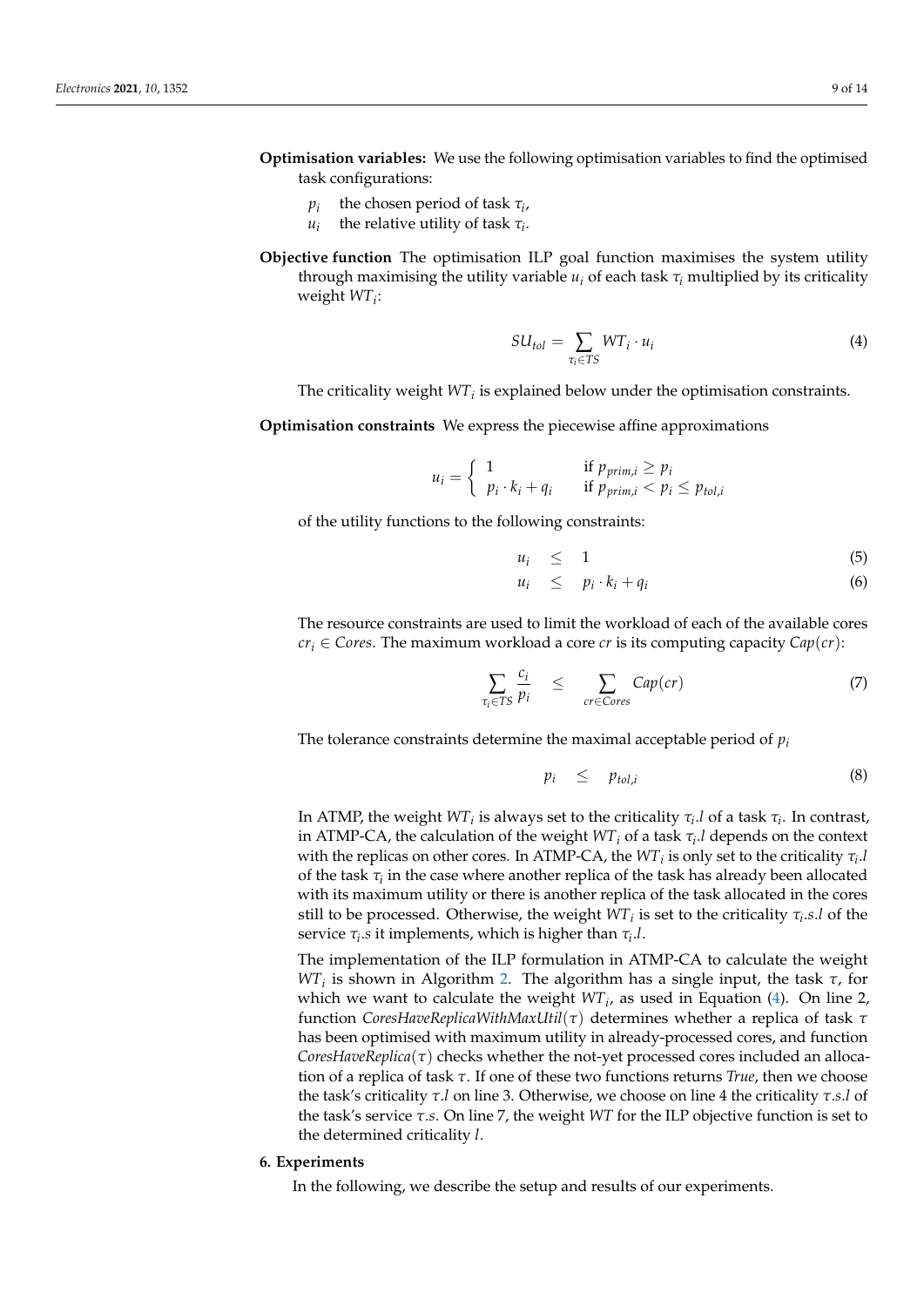#### **Algorithm 2:** Calc-CA-aware ILP-weight.

<span id="page-9-0"></span>**Input :** *τ*: task for which to calculate the ILP weight *WT*;

**1 begin <sup>2</sup> if** *CoresHaveReplicaWithMaxUtil*(*τ*) ∨ *CoresHaveReplica*(*τ*) **then 3**  $l = \tau.l$ **4 else 5**  $l = \tau .s.l$ **6 end**  $7 \mid WT = l$ **8 end**

# *6.1. Setup of Experiments*

We implemented an ATMP-CA scheduling simulator as described in Section [5.](#page-6-0) We configured the simulator to simulate a multi-core system with 10 cores, where we simulated fault scenarios by making 10, 4, or 2 cores out of the 10 cores available. As such, we simulated the resulting overall system utility for different cases of resource shortages. In addition to the ATMP-CA protocol, this simulator implemented the ATMP and SAMP protocols for reference, as described in [\[11\]](#page-13-0). In essence, ATMP is similar to ATMP-CA in the sense that it also performs utility optimisation, but its core allocation and ILP constraints for utility maximisation do not take into account any of the services using criticality arithmetic. So, the comparison of ATMP-CA and ATMP shows the potential benefit of supporting any knowledge about criticality arithmetic in the scheduler. The other scheduler, SAMP, is generally less capable than ATMP and is only included for further reference. We then implemented another protocol, SAMP-CA, which is basically the simple SAMP protocol, but using the new Algorithm [1](#page-7-0) for core allocation, which is also uses knowledge about criticality arithmetic. As such, SAMP-CA might perform better for systems with criticality arithmetic than SAMP, but it is not supposed to be able to compete with the utility optimisation performed by ATMP-CA.

We generated a task set with random parameters for worst-case execution time *c* and utility function *uf*. The implicit deadlines *d* were chosen to be equal to the primary period *pprim*. The criticality of a task or service was either HI or LO, which correspond to a numeric value of either 2.0 or 1.0, respectively. We constrained the task generation such that it included two normal HI services (S1 and S2), two HI services that use criticality arithmetic (S3 and S4), and a few other LO services (S5, S6, S7, and S8). The whole structure of this task set is shown in Table [2.](#page-9-1) As shown in the table, the tasks T1 and T2, which implement the HI services S1 and S2, have the same criticality as the service. However, the HI services S3 and S4, which use criticality arithmetic, are both implemented by two redundant tasks T3*<sup>a</sup>* and T3*<sup>b</sup>* , and T4*<sup>a</sup>* and T4*<sup>b</sup>* , respectively, which all have LO criticality.

| Service: | name<br>criticality | S1<br>HI | S <sub>2</sub><br>$H\!I$ | S <sub>3</sub><br>HI | S4<br>HI           | S <sub>5</sub><br>LO | S6<br>LO | S7<br>LO | S <sub>8</sub><br>LO |
|----------|---------------------|----------|--------------------------|----------------------|--------------------|----------------------|----------|----------|----------------------|
| Task:    | name                |          | T1 T2                    | $T3_a$ ,<br>$T3_h$   | $T4_a$ ,<br>$T4_h$ | T5                   | T6       | T7       | T8                   |
|          | critality           | HI       | НI                       | LO                   | LO                 | LO                   | LO.      | LO.      | LO                   |

<span id="page-9-1"></span>**Table 2.** Set of services/tasks (S3 and S4 use criticality arithmetic).

#### *6.2. Results of Experiments*

Figure [2](#page-10-0) shows the results for our experiments with either 10, 4, or 2 cores out of 10 cores available. The MAX line denotes the maximum possible absolute utility for each task, which was either 2.0 or 1.0.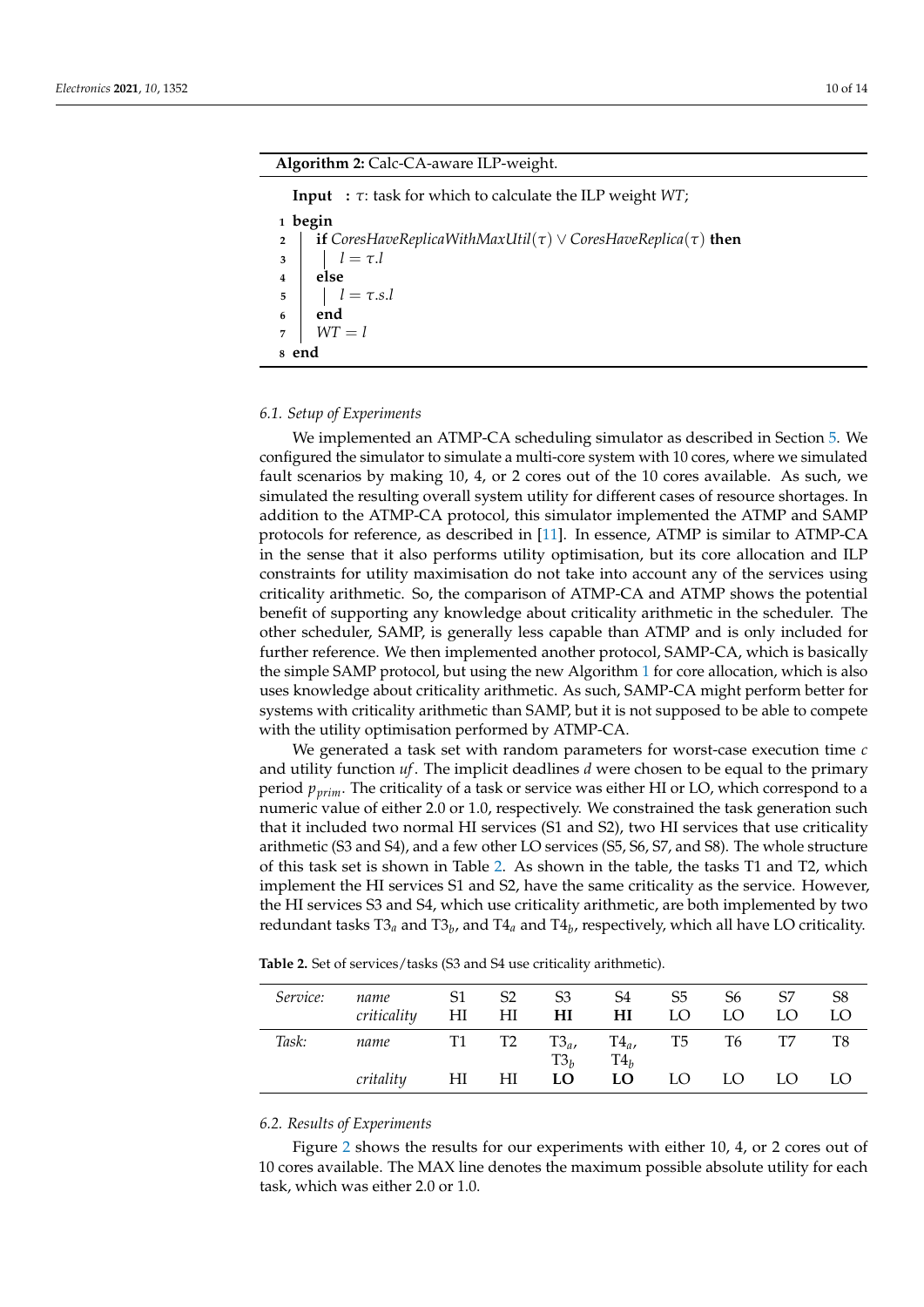<span id="page-10-0"></span>

**Figure 2.** Experiment: absolute utility of individual services (replications: service S3 with tasks *T*3*a* and *T*3*<sup>b</sup>* , and service S4 with tasks *T*4*<sup>a</sup>* and *T*4*<sup>b</sup>* ); lines in graphs are visual guides only.

This case represents the optimal allocation, which means that for each task, it was possible to assign them their primary period *pprim*, resulting in the maximum relative utility of 1.0, and no service was dropped.

Here, SAMP allocated the tasks of all HI-criticality services S1, S2, and S4 to cores, except the two LO-criticality task replicas T4*<sup>a</sup>* and T4*<sup>b</sup>* that implement service S3, whereas SAMP-CA allocated all HI-criticality tasks to cores at the cost of dropping all LO-criticality tasks. Though both SAMP and SAMP-CA showed an equivalent number of allocated and dropped tasks, they differed in the behaviour of dropping tasks belonging to services with criticality arithmetic. For ATMP and ATMP-CA, both protocols successfully allocated all services to cores, with a slight degradation in their absolute utility without dropping any tasks. The effect of the criticality-arithmetic-aware generation of the ILP objective function is described in Section [5.2,](#page-7-1) in this case, for service S3. With ATMP-CA, the first task T3*a* was set to full utility, resulting in the degraded utility of T3*<sup>b</sup>* , which allowed allocating resources to other tasks. Since both tasks implemented the same service S3, there was no need to allocate both of them at maximum utility when the system experienced an overload, as seen by the classical ATMP. A similar effect was seen with service S4, where ATMP-CA allowed a degraded utility for task T4*<sup>a</sup>* and then allocated full utility to T4*<sup>b</sup>* , whereas with ATMP, both tasks of S4 were degraded.

Figure [2c](#page-10-0) shows the case with 2 out of 10 cores available. Here, SAMP retained the tasks of HI-criticality services S1 and S2 and just one LO-criticality task T8, but dropped all the tasks of other HI-criticality services, including S3 and S4. SAMP-CA performed a bit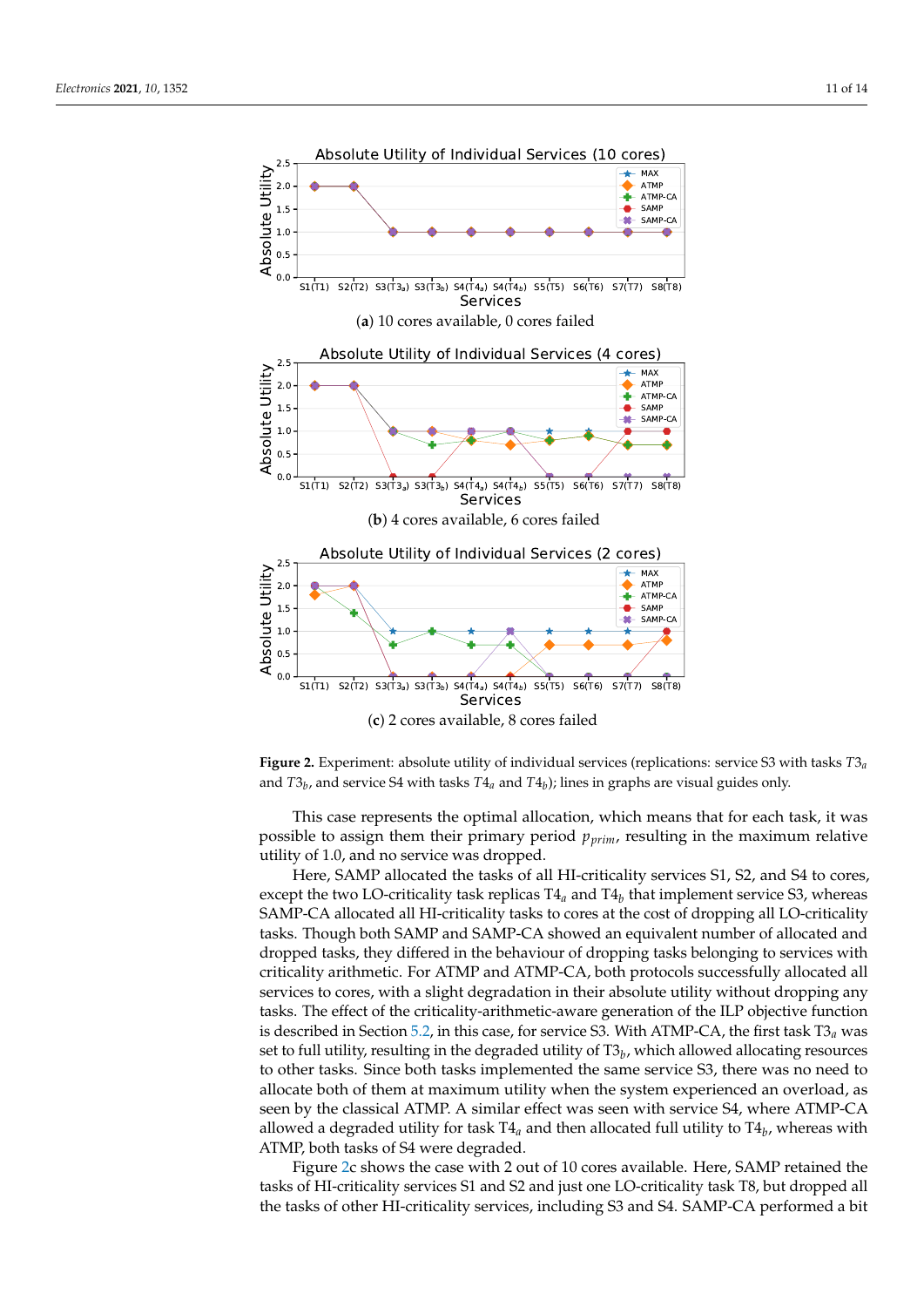better by retaining the tasks of HI-criticality services S1 and S2 and retaining one task T4*<sup>b</sup>* of HI-criticality service S4, while dropping all other services. This shows that the criticalityarithmetic-aware core allocation in SAMP-CA provides some benefit, but generally both SAMP and SAMP-CA have limited performance, as they do not support flexibility within the tolerance range. ATMP and ATMP-CA showed the significant difference of dropping HI-criticality services. ATMP retained two HI-criticality services and four LO-criticality tasks but dropped both S3 and S4 replicas, whereas ATMP-CA successfully allocated all HI-criticality services, including the replicated tasks, and dropped all LO-criticality ones. In addition, ATMP-CA allocated the S3 replica task D with the maximum utility as a result of the degradation of task C, and both S4 replicas were degraded, which showed that the modified optimisation process could not find a solution to allocate task F at maximum utility.

#### *6.3. Discussion*

The aim of the experiments was to show the benefit of taking into account knowledge about criticality arithmetic in the design of a mixed-criticality scheduler. The experiments showed that the criticality-aware core allocation in ATMP-CA and SAMP-CA provides a benefit over ATMP and SAMP, respectively, by ensuring that tasks from services using criticality arithmetic are allocated to separate cores. The modified ILP objective function of ATMP-CA was found to better use resources in case of resource limitations. Overall, ATMP-CA allows an even smoother degradation compared with ATMP in the case of services using criticality arithmetic.

The limitation of the current experiments is that we only examined systems with two criticality levels. Future work may involve extending the method to multiple levels of criticality.

#### <span id="page-11-0"></span>**7. Conclusions**

In this paper, we described the concept of criticality arithmetic, also known as SIL arithmetic, which is a technique used to reduce the required development effort of a service using task replication. The contribution of this paper is the development of ATMP-CA, a mid-term scheduler that takes into account information about criticality arithmetic to provide a graceful degradation of system utility in the case of resource shortages, for example, those caused by faults. As such, ATMP-CA can optimise the overall system utility in the case of resource shortages, with special consideration of services implemented via criticality arithmetic. Although it is common to limit the source of resource shortages in mixed-criticality systems to overruns of WCET estimates, we were able to consider any source of resource shortage, including failure of computing elements.

We conducted experiments comparing ATMP-CA with ATMP and the simpler scheduler SAMP. The results showed that ATMP-CA is capable of serving systems with criticality arithmetic better than the others. For example, ATMP-CA was the only scheduler that was able to retain service S3 with criticality arithmetic in case where 8 out of 10 cores failed. In the case where 6 out of 10 cores failed, both ATMP-CA and SAMP-CA (an extension of SAMP with the same core allocation as ATMP-CA) were able to retain service S3 with criticality arithmetic. The latter case showed that considering criticality arithmetic during the core allocation is important on its own for criticality arithmetic.

**Author Contributions:** Motivation of criticality arithmetics: C.M.; design of the ATMP-CA method: S.F. and R.K.; implementation: S.F.; supervision: R.K. All authors have read and agreed to the published version of the manuscript.

**Funding:** This research received no external funding.

**Acknowledgments:** The authors would like to thank Saverio Iacovelli for help with the implementation of the scheduling framework.

**Conflicts of Interest:** The authors declare no conflict of interest.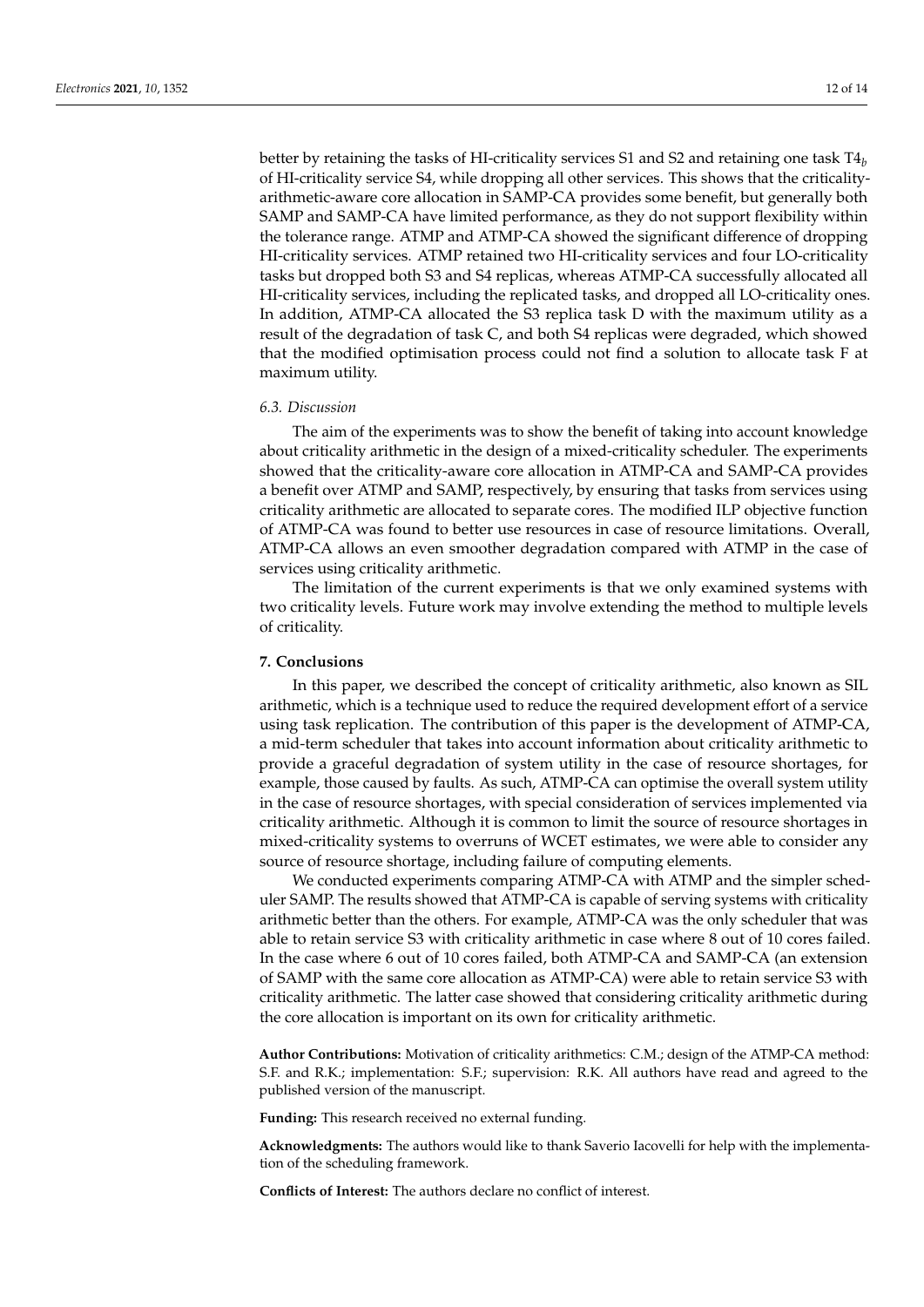# <span id="page-12-5"></span>**Appendix A. Glossary of Main Elements Used in System Model**

*τ*.*c* . . . worst-case execution time (WCET) of task *τ*; also written as *c*(*τ*): *τ*.*c* ≥ *τ*.*et*

 $Cap(cr)$  ... computing capacity of computing element  $cr \in C$ ores

*Cores* . . . set of computing elements

*τ*.*d* . . . deadline of task *τ*

*τ*.*et* . . . real execution time of task *τ*

*τ*.*l***,** *s*.*l* . . . criticality level of task *τ* respective service *s*

*τ*.*p***,** *τ*.*u* ... chosen period and resulting utility of task *τ*: *τ*.*u* = *uf*(*τ*.*p*)

*τ*.*pprim* . . . primary period of task *τ*

*τ*.*ptol* . . . tolerance period of task *τ*

*s*.*T* . . . set of tasks implementing service *s*

*τ*.*u*<sub>*tol</sub>* ... utility of task *τ* at period  $p_{tol}$ : *τ*.*u*<sub>*tol</sub>* = *uf*(*τ*.*p*<sub>*tol</sub>*)</sub></sub></sub>

 $uf(p)$  ... utility function (defined by  $p_{\text{prim}}$ ,  $p_{\text{tol}}$ ,  $u_{\text{tol}}$ ), calculates utility for a period  $p$ *U* ... absolute utility  $U = u \cdot l$ 

# <span id="page-12-6"></span>**Appendix B. List of Acronyms Used in this Paper**

| ASIL         | $\cdots$  | automotive safety integrity level                                     |
|--------------|-----------|-----------------------------------------------------------------------|
| <b>ATMP</b>  | $\ldots$  | adaptive tolerance-based mixed-criticality protocol                   |
| CA.          | $\cdots$  | criticality arithmetic (also known as SIL arithmetic)                 |
| <b>DAL</b>   | $\ldots$  | development assurance level                                           |
| HI, LO       | $\cdot$ . | high and low criticality (in examples with only 2 criticality levels) |
| <b>ILP</b>   | $\ldots$  | integer linear programming                                            |
| <b>PFD</b>   | $\cdots$  | probability of failure on demand                                      |
| <b>PFH</b>   | $\ldots$  | probability of failure per hour                                       |
| <b>SAMP</b>  | $\ldots$  | standard adaptive mixed-criticality protocol                          |
| SIL.         | $\ldots$  | safety integrity level                                                |
| <b>TRTCM</b> | $\cdots$  | tolerance-based real-time computing model                             |
| WCET         |           | worst-case execution time                                             |
|              |           |                                                                       |

# **References**

- <span id="page-12-0"></span>1. Vestal, S. Preemptive Scheduling of Multi-criticality Systems with Varying Degrees of Execution Time Assurance. In Proceedings of the 28th IEEE International Real-Time Systems Symposium (RTSS'07), Tucson, AZ, USA, 3–6 December 2007; pp. 239–243. [\[CrossRef\]](http://doi.org/10.1109/RTSS.2007.47)
- <span id="page-12-1"></span>2. Burns, A.; Davis, R.I.; Baruah, S.; Bate, I. Robust Mixed-Criticality Systems. *IEEE Trans. Comput.* **2018**, *67*, 1478–1491. [\[CrossRef\]](http://dx.doi.org/10.1109/TC.2018.2831227)
- 3. Simó, J.; Balbastre, P.; Blanes, J.F.; Poza-Luján, J.L.; Guasque, A. The Role of Mixed Criticality Technology in Industry 4.0. *Electronics* **2021**, *10*, 226. [\[CrossRef\]](http://dx.doi.org/10.3390/electronics10030226)
- 4. Sahoo, S.S.; Ranjbar, B.; Kumar, A. Reliability-Aware Resource Management in Multi-/Many-Core Systems: A Perspective Paper. *J. Low Power Electron. Appl.* **2021**, *11*, 7. [\[CrossRef\]](http://dx.doi.org/10.3390/jlpea11010007)
- 5. Capota, E.A.; Stangaciu, C.S.; Micea, M.V.; Curiac, D.I. Towards mixed criticality task scheduling in cyber physical systems: Challenges and perspectives. *J. Syst. Softw.* **2019**, *156*, 204–216. [\[CrossRef\]](http://dx.doi.org/10.1016/j.jss.2019.06.099)
- 6. Esper, A.; Nelissen, G.; Nélis, V.; Tovar, E. An industrial view on the common academic understanding of mixed-criticality systems. *Real-Time Syst.* **2018**, *54*, 745–795. [\[CrossRef\]](http://dx.doi.org/10.1007/s11241-018-9308-9)
- 7. Baruah, S. Mixed-Criticality Scheduling Theory: Scope, Promise, and Limitations. *IEEE Des. Test* **2018**, *35*, 31–37. [\[CrossRef\]](http://dx.doi.org/10.1109/MDAT.2017.2766571)
- <span id="page-12-2"></span>8. Bauer, L.; Damschen, M.; Ziegenbein, D.; Hamann, A.; Biondi, A.; Buttazzo, G.; Henkel, J. Analyses and Architectures for Mixed-Critical Systems: Industry Trends and Research Perspective Special Session Extended Abstract. In Proceedings of the 2019 International Conference on Embedded Software (EMSOFT), New York, NY, USA, 13–18 October 2019; IEEE: Piscataway, NJ, USA, 2019; pp. 1–2.
- <span id="page-12-3"></span>9. International Electrotechnical Commission. *Functional Safety of Electrical/Electronic/Programmable Electronic Safety-Related Systems*. IEC standard 61508; International Electrotechnical Commission: Geneva, Switzerland, 1998.
- <span id="page-12-4"></span>10. Catherine, M.; Saverio, I.; Raimund, K. Analysis for Systems Modelled in Matlab/SimulinkUsing SIL Arithmetic to Design Safe and Secure Systems. In Proceedings of the 23rd IEEE International Symposium on Real-time Distributed Computing, Nashville, TN, USA, 19–21 May 2020; IEEE: Piscataway, NJ, USA, 2020; pp. 213–218.